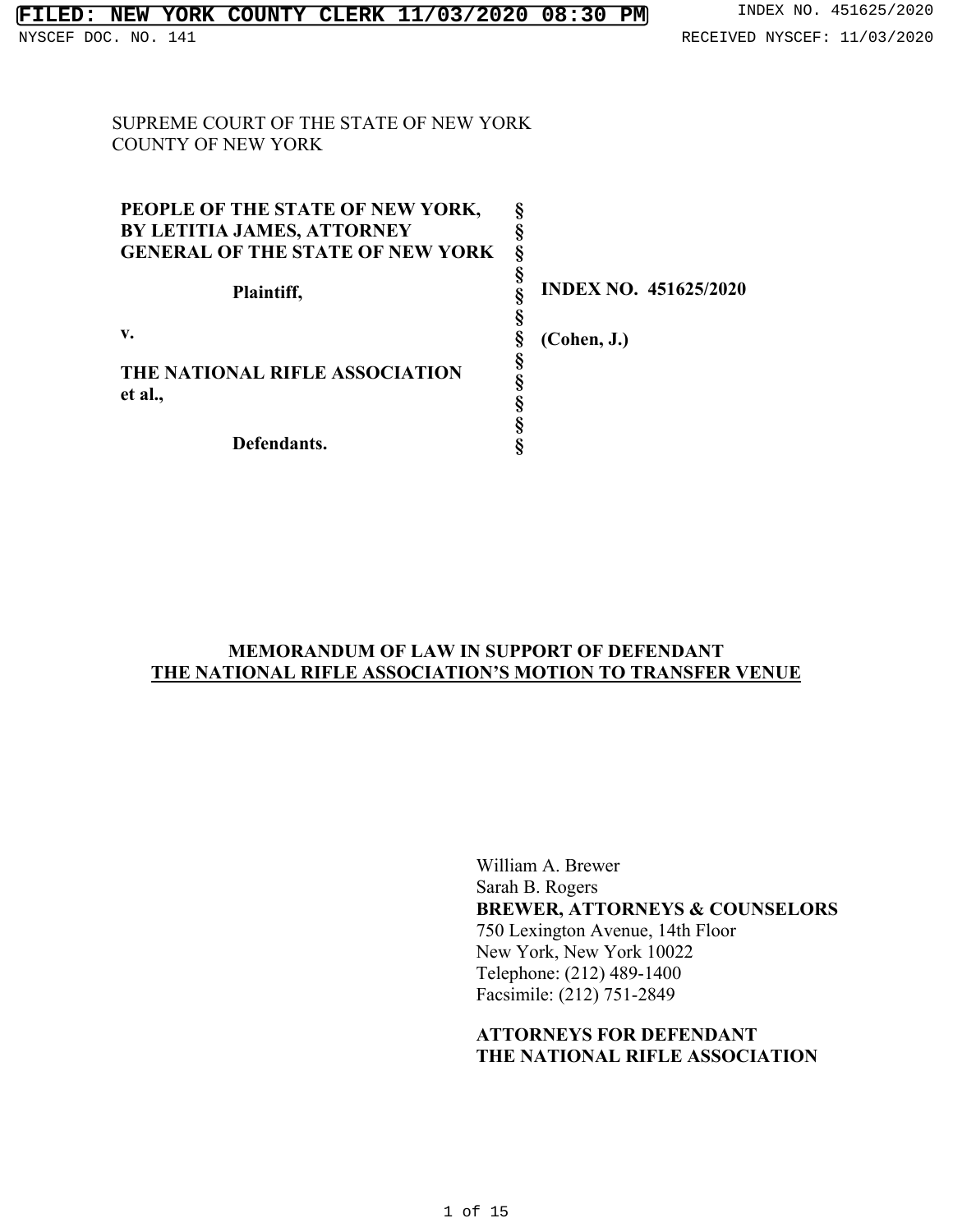# **TABLE OF CONTENTS**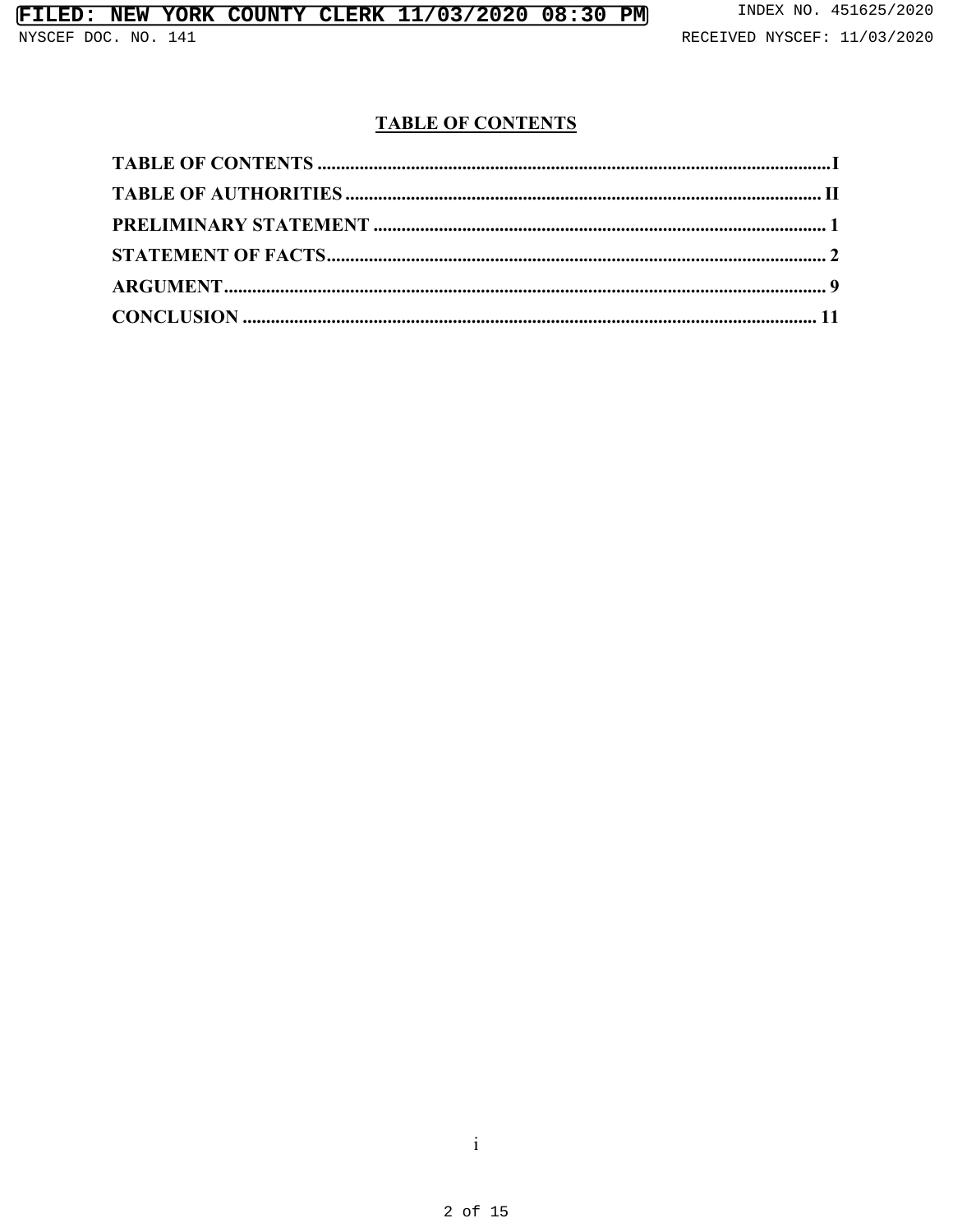# **TABLE OF AUTHORITIES**

# **CASES**

| Gilinsky v. Ashforth Properties Const., Inc., 2019 WL 4575685 (Sup. Ct. N.Y. Cnty. Sept. 17, |  |
|----------------------------------------------------------------------------------------------|--|
|                                                                                              |  |
|                                                                                              |  |
|                                                                                              |  |
|                                                                                              |  |
|                                                                                              |  |
|                                                                                              |  |
| Valley Psychological, P.C. v. Gov't Empl's Ins.Co., 95 A.D.3d 1546 (3 Dept. 2012) 9          |  |

## **STATUTES**

# **RULES**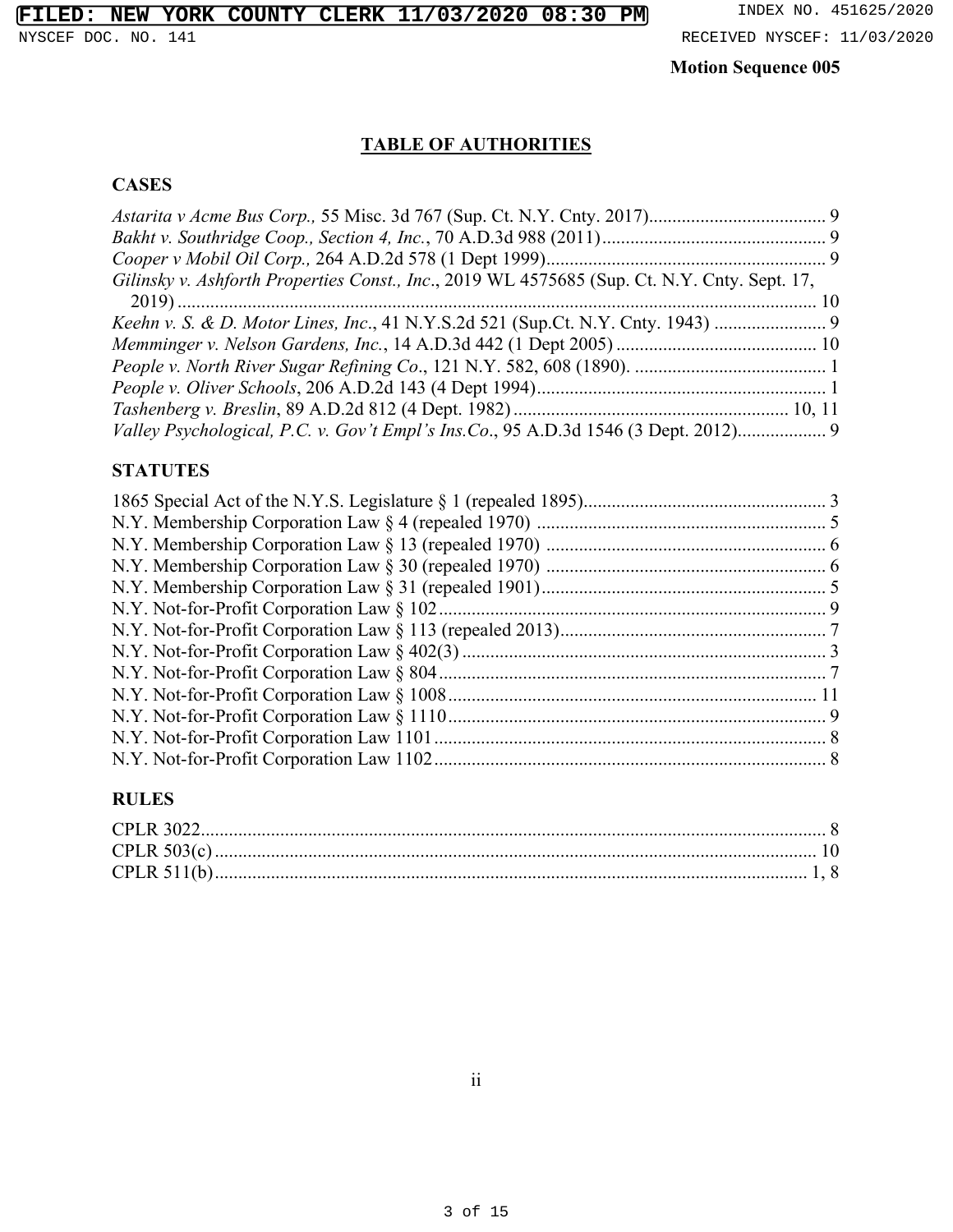Defendant the National Rifle Association of America (the "NRA") respectfully makes this motion pursuant to CPLR 511(b) and New York Not-for-Profit Corporation Law ("N-PCL") Article 11 to transfer venue from New York County to Albany County, as follows:

### **PRELIMINARY STATEMENT**

The New York State Office of the Attorney General (the "NYAG") has sued to dissolve the NRA's corporate existence, imposing a "judgment . . . of corporate death,"<sup>[1](#page--1-4)</sup> a move that constitutional scholars decry as nakedly political.[2](#page--1-5) The NYAG's choice of venue is political, too. Although venue in a dissolution action, like this one, is conclusively dictated by an entity's certificate of incorporation,<sup>[3](#page--1-6)</sup> and the NRA's certificate designates no location in New York except Albany,<sup>[4](#page--1-7)</sup> the NYAG contrived to sue in Manhattan. Alerted to this error, the NYAG now attempts to justify its choice of venue based on a series of constructions and inferences that have no basis in New York law and have never been adopted by a New York court. Having averred under oath

 $3$  N-PCL  $\S$  1110.

<sup>1</sup> *See People v. Oliver Schools*[, 206 A.D.2d 143 \(4 Dept 1994\)](https://1.next.westlaw.com/Document/I71fa55a7da1511d983e7e9deff98dc6f/View/FullText.html?transitionType=UniqueDocItem&contextData=(sc.Default)&userEnteredCitation=206+A.D.2d+143) (quoting *[People v. North](https://1.next.westlaw.com/Document/I7f6073e7d7aa11d983e7e9deff98dc6f/View/FullText.html?transitionType=UniqueDocItem&contextData=(sc.UserEnteredCitation)&userEnteredCitation=121+N.Y.+582)  River Sugar Refining Co*[., 121 N.Y. 582, 608 \(1890\)\)](https://1.next.westlaw.com/Document/I7f6073e7d7aa11d983e7e9deff98dc6f/View/FullText.html?transitionType=UniqueDocItem&contextData=(sc.UserEnteredCitation)&userEnteredCitation=121+N.Y.+582).

<sup>2</sup> *See, e.g.*, Noah Feldman, *New York's Attorney General Shouldn't Dismantle the NRA*, BLOOMBERG (Opinion, Aug. 6, 2020), [https://www.bloomberg.com/opinion/articles/2020-08-](https://www.bloomberg.com/opinion/articles/2020-08-06/new-york-s-attorney-general-shouldn-t-dismantle-nra-in-lawsuit) [06/new-york-s-attorney-general-shouldn-t-dismantle-nra-in-lawsuit;](https://www.bloomberg.com/opinion/articles/2020-08-06/new-york-s-attorney-general-shouldn-t-dismantle-nra-in-lawsuit) David Cole, *The NRA Has a Right to Exist*, WALL ST. J. (Opinion, Aug. 26, 2020), [https://www.wsj.com/articles/the-nra-has](https://www.wsj.com/articles/the-nra-has-a-right-to-exist-11598457143?mod=opinion_lead_pos7)[a-right-to-exist-11598457143?mod=opinion\\_lead\\_pos7](https://www.wsj.com/articles/the-nra-has-a-right-to-exist-11598457143?mod=opinion_lead_pos7) ("The American Civil Liberties Union rarely finds itself on the same side as the National Rifle Association in policy debates or political disputes. Still, we are disturbed by New York Attorney General Letitia James's recent effort to dissolve the NRA"); Jonathan Turley, *The Tragic Irony of the New York State Lawsuit Against the NRA*, THE HILL (Opinion, Aug. 8, 2020), [https://thehill.com/opinion/judiciary/511155-the-tragic](https://thehill.com/opinion/judiciary/511155-the-tragic-irony-of-the-new-york-state-lawsuit-against-the-national-rifle-association)[irony-of-the-new-york-state-lawsuit-against-the-national-rifle-association](https://thehill.com/opinion/judiciary/511155-the-tragic-irony-of-the-new-york-state-lawsuit-against-the-national-rifle-association) ("Trying to dissolve an organization engaged in political speech should not occur absent overwhelming proof that it is a criminal enterprise, which is why this has never happened with a group like the NRA."); Alan Z. Rozenshtein, *The Attempt to Dissolve the NRA Threatens Democratic Norms*, LAWFARE (Opinion, Aug. 11, 2020),<https://www.lawfareblog.com/attempt-dissolve-nra-threatens-democratic-norms> ("I personally can't stand [the NRA] . . . . [b]ut that said . . . . James's attempt to dissolve the NRA in its entirety is a violation of key democratic and rule-of-law norms.").

<sup>&</sup>lt;sup>4</sup> [See, e.g., Dkt. No. 109 Ex. A \(NRA Secretary of State Filings\) at 24.](https://iapps.courts.state.ny.us/nyscef/ViewDocument?docIndex=8DjuaeV84CbGmzbiyuVQPA==)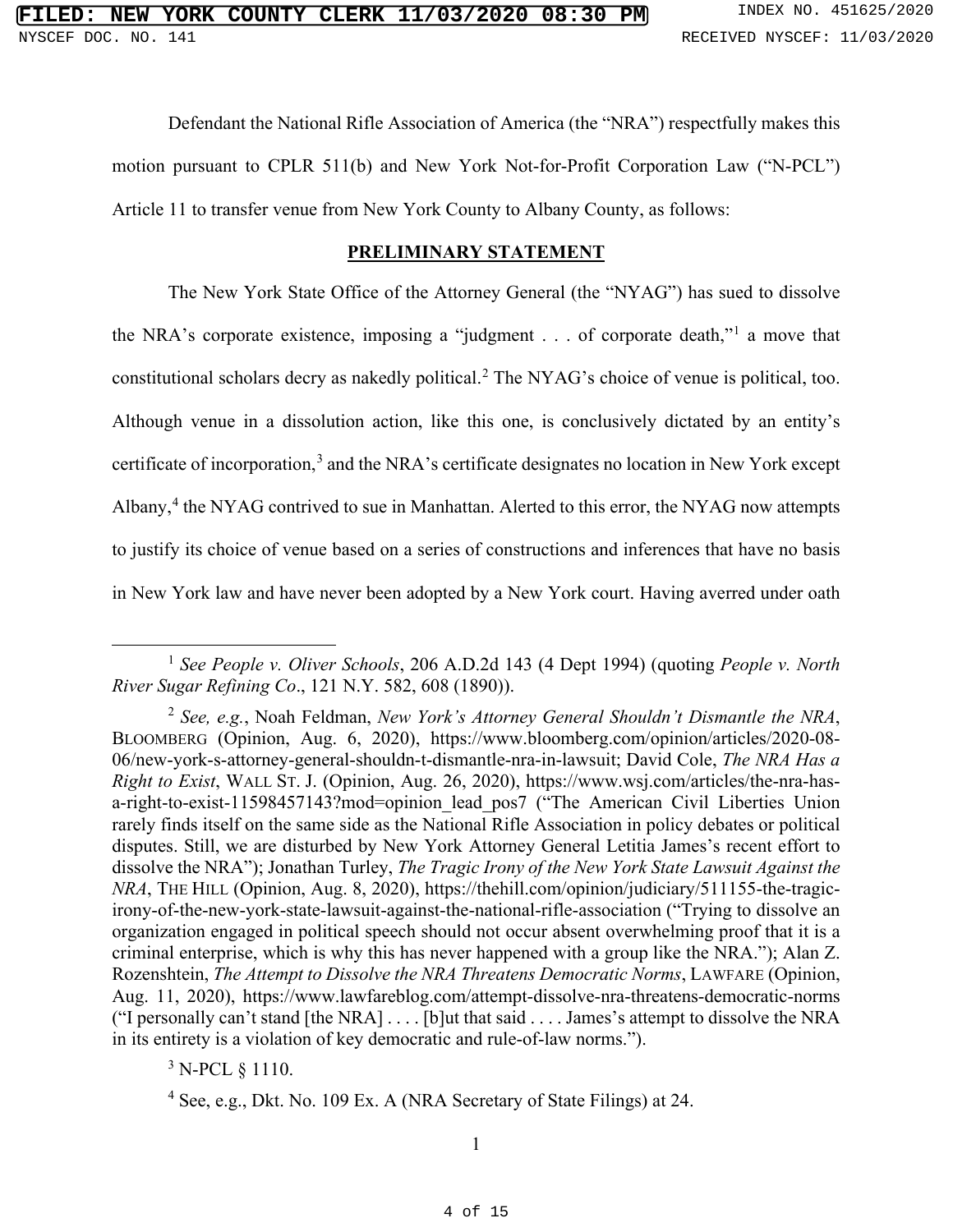in its verified Complaint that venue was proper because "the office of the NRA is in New York County as set forth in the NRA's certificate of incorporation,"[5](#page--1-8) the NYAG now seems to concede that the NRA's certificate of incorporation never set forth any such thing. Instead, the NYAG urges that the NRA should be inferred to maintain an office in New York County because certain statutes, not in existence at the time the NRA was formed, require documents to be lodged or approved in the same county where an entity is located.<sup>[6](#page--1-9)</sup> This manufactured justification lacks merit.

Neither N-PCL § 1110 nor any provision of the Civil Practice Law and Rules ("CPLR") permits the NYAG to maintain this action in New York County. The NRA therefore respectfully seeks a change of venue to Albany County, where at least one related federal lawsuit is pending,<sup>[7](#page--1-10)</sup> and where this case belongs.<sup>[8](#page--1-11)</sup>

### **STATEMENT OF FACTS**

# **A. At the Time the NRA Was Formed, It Was Not Required to Designate, And Did Not Designate, An Office Location.**

The NRA is a not-for-profit corporation domiciled in the State of New York and headquartered in Fairfax, Virginia. Although the N-PCL now requires that any not-for-profit corporation formed in New York file a certificate of incorporation designating "the county within

<sup>5</sup> *See* [Dkt. No. 11 \(Summons and Amended Complaint\) at 1, ¶ 26.](https://iapps.courts.state.ny.us/nyscef/ViewDocument?docIndex=KVNhmRfBMpyaSdi87Ydb4w==)

 $6$  Dkt. No. 108 (Stern Affidavit)  $\P$  6-12.

<sup>7</sup> *Nat'l Rifle Ass'n of Am. v. James*, Civ. No. 1:20-cv-00889-MAD-TWD (N.D.N.Y.).

<sup>8</sup> As the Court is aware, on October 19, 2020, the NRA filed a motion to dismiss the Complaint on grounds including the pendency of a similar, factually related case in the United States District Court for the Northern District of New York. [Dkt. Nos. 70-99.](https://iapps.courts.state.ny.us/nyscef/DocumentList?docketId=pahf9IBZzF/pYP8WVQ4Sfw==&PageNum=2&narrow=) Although the NRA still maintains that federal court is the proper forum for these proceedings, to the extent that the Supreme Court proceeds to hear the NYAG's dissolution claim, Albany County is the only proper venue.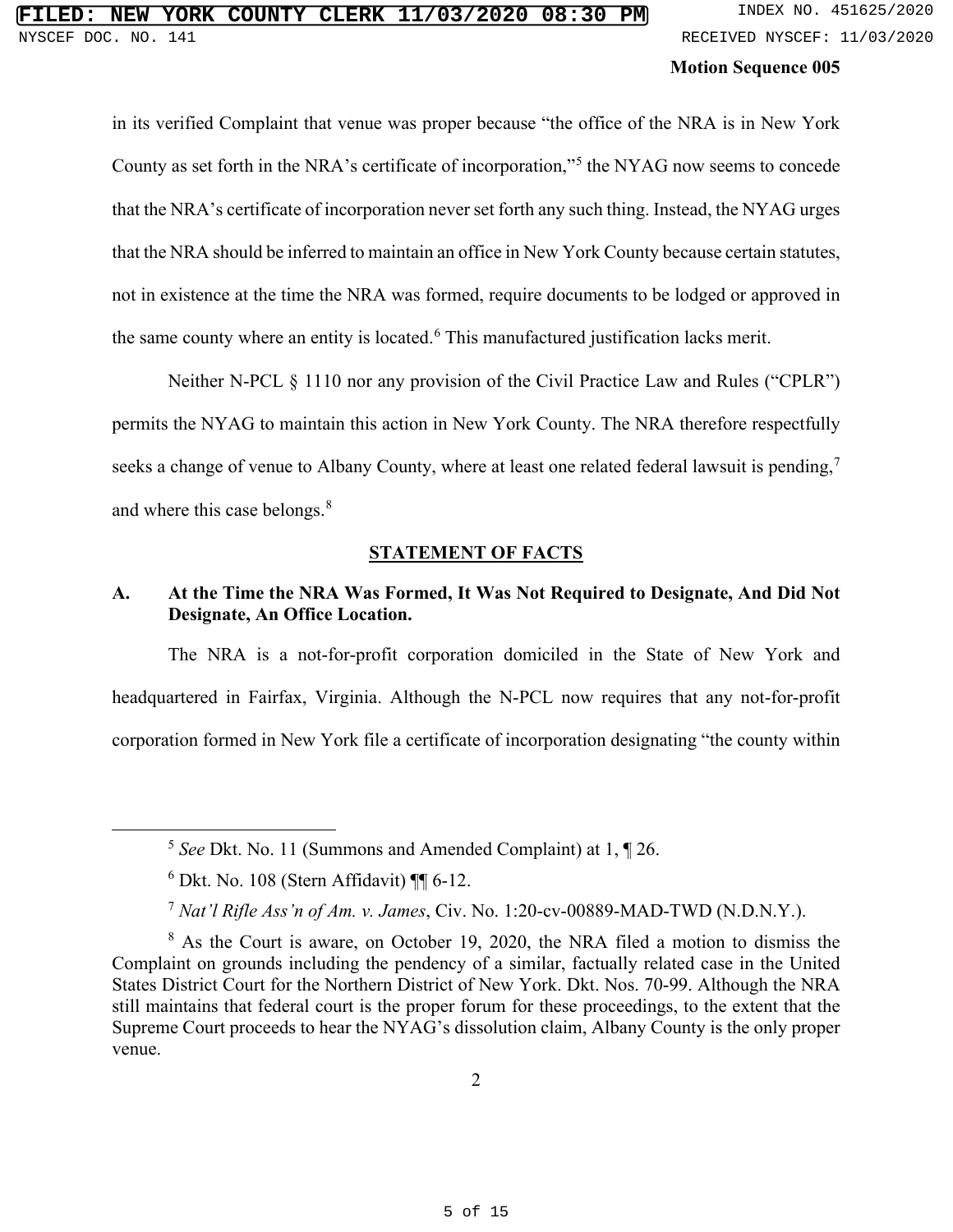the state in which the office of the corporation is to be located,"<sup>[9](#page--1-12)</sup> that statutory requirement did not exist when the NRA was formed in 1871. Instead, although the 1865 special act of the New York State Legislature (the "1865 Act"), pursuant to which the NRA was formed, provided that persons wishing to associate for hunting, fishing, or similar purposes "may make, sign . . . and file" a certificate in the office "of the clerk of the county in which the office of such society shall be situated"<sup>[10](#page--1-13)</sup> (with the consent of a judge in the same district),<sup>[11](#page--1-14)</sup> there was no *requirement* that a newly formed non-profit maintain an office in a particular county, or even designate an address for service of process or any other purpose. Once a new entity was duly constituted, the 1865 Act required it to make subsequent annual filings attesting to its holdings and activities, and specified that those filings be made "in the county clerk's office where the original certificate is filed," irrespective of where the entity actually operated.<sup>[12](#page--1-15)</sup> In sum, the 1865 Act sought to ensure that local records would reflect, and a local judge would approve, the existence of any non-profit likely to headquarter itself in a particular district, but did not require the entity to maintain an office literally, or formally—anywhere in the State. In sum, the 1865 Act contained no provision requiring, or permitting, an entity to designate or amend the location of its office. Once an entity came into existence under the 1865 Act, it would continue to make annual filings in the same judicial district where it made its initial filing, irrespective of where its offices were.

 $11$  *[Id](https://iapps.courts.state.ny.us/nyscef/ViewDocument?docIndex=anBJFLtLeRsAWmgexYeUEg==).* 

<sup>12</sup> *Id.* [§ 8.](https://iapps.courts.state.ny.us/nyscef/ViewDocument?docIndex=anBJFLtLeRsAWmgexYeUEg==)

<sup>9</sup> *See* N-PCL 402(3).

 $10$  Dkt. 110 § 1.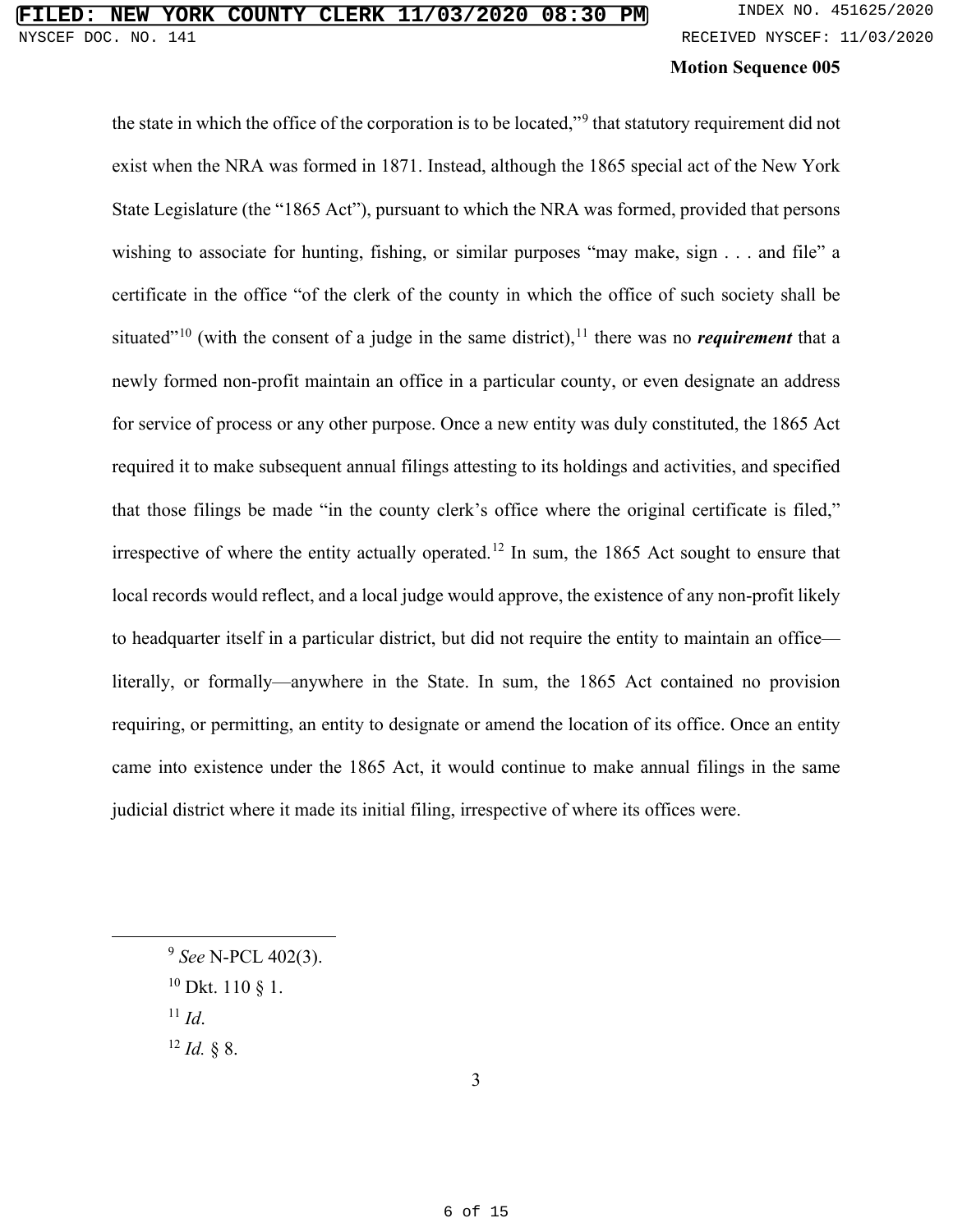Consistent with this scheme, the NRA did not identify any office in the Articles of Incorporation lodged with the Secretary of State in Albany, New York, on November 20, 1871.<sup>[13](#page--1-16)</sup> The NRA was formed by officers and ex-officers of the New York National Guard seeking to improve northerners' marksmanship skills in the wake of the Civil War,  $14$  who congregated to discuss the establishment of a rifle practice association at the Manhattan office of the *Amy and Navy Journal*. [15](#page--1-18) The Articles of Incorporation were drafted, and signed, at the *Army and Navy Journal* office. In the NRA's early years, members met there or in the officers' rooms of various divisional or regimental armories. [16](#page--1-19) The NRA had no office. Nor did New York law require it to identify or establish one.

## **B. New York Did Not Require Newly Formed Non-Profits to Register an Office Location Until 1895—A Requirement That Did Not Apply to the NRA.**

The first brick-and-mortar facility established by the NRA was a shooting range located initially on Creedmore, Long Island (now Queens Village, New York), which was not part of New York County.<sup>[17](#page--1-14)</sup> However, the range was relocated to Sea Girt, New Jersey in 1892 following the loss of financial support from New York and again in 1907 to Camp Perry in Ohio.<sup>[18](#page--1-15)</sup> Thereafter, the NRA continued to organize rifle clubs in other states. Following the passage of the National

<sup>13</sup> [Dkt. No. 109 Ex. A at 44-51.](https://iapps.courts.state.ny.us/nyscef/ViewDocument?docIndex=8DjuaeV84CbGmzbiyuVQPA==) 

<sup>&</sup>lt;sup>14</sup> *See* Jeffrey L. Rodengen, NRA: AN AMERICAN LEGEND 15-18 (2002), excerpted as Exhibit A to the Affirmation of Sarah B. Rogers (hereafter, "Rogers Aff.").

<sup>15</sup> *Id.* at 18.

<sup>16</sup> *See* James B. Trefethen, AMERICANS AND THEIR GUNS: THE NATIONAL RIFLE ASSOCIATION STORY THROUGH NEARLY A CENTURY OF SERVICE TO THE NATION 37, 41 (1967), excerpted as Rogers Aff. Ex. B.

 $17$  Rogers Aff. Ex. A at 20-21; Rogers Aff. Ex. B at 42-53.

<sup>&</sup>lt;sup>18</sup> Rogers Aff. Ex. A at 13.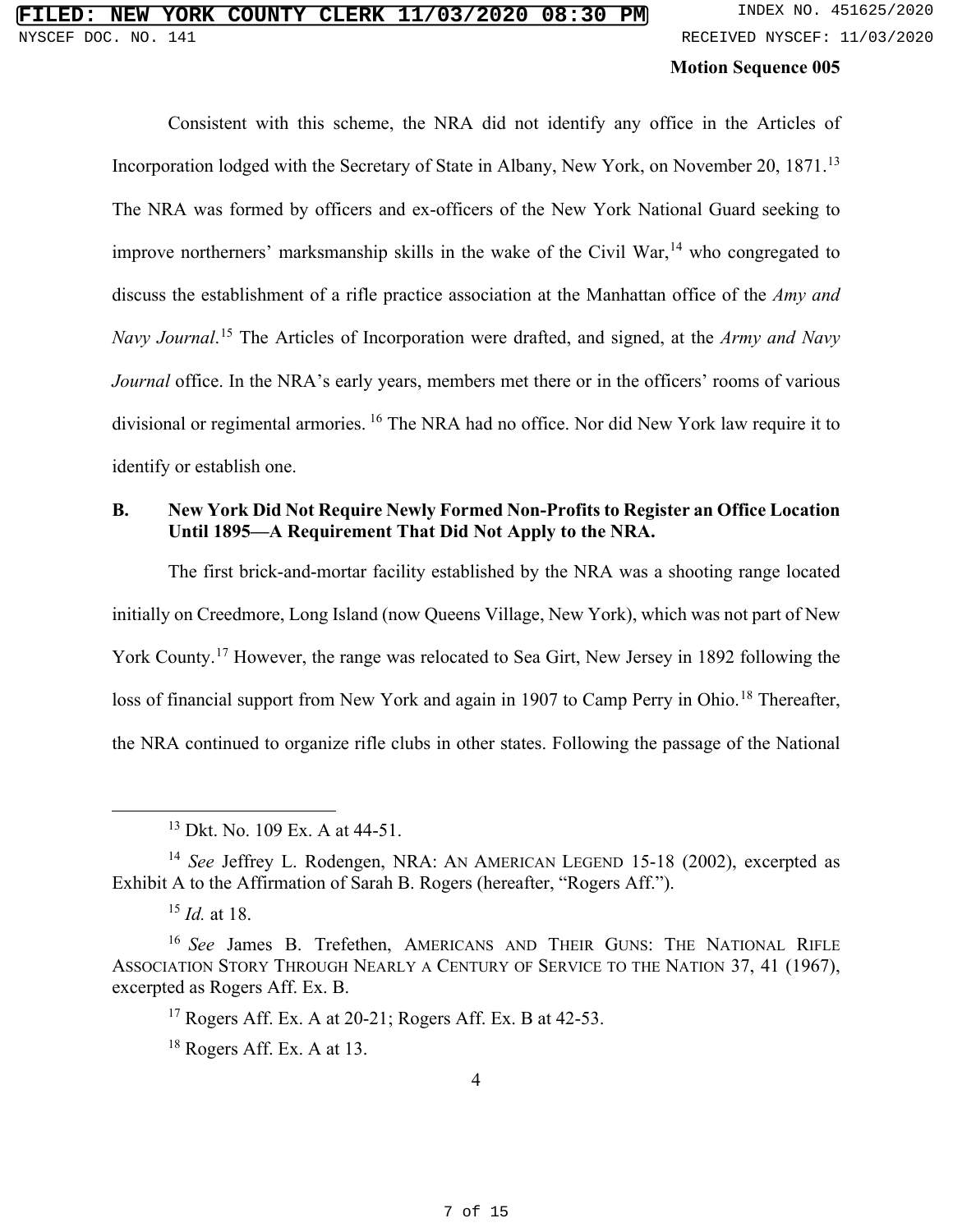Board for the Promotion of Rifle Practice, the NRA moved its headquarters to Washington, D.C. to facilitate the organization's political advocacy efforts.<sup>[19](#page--1-20)</sup> In 1994, the NRA relocated to its current location in Fairfax, Virginia.[20](#page--1-21)

In 1895, more than twenty years after the NRA came into existence, and three years after the NRA relocated its shooting range from Creedmore to New Jersey, the 1865 Act was abolished and replaced with the Membership Corporations Law ("MCL").<sup>[21](#page--1-22)</sup> The MCL introduced, for the first time, the requirement that a newly formed non-profit designate a principal office.<sup>[22](#page--1-23)</sup> However, the MCL contained no provision requiring already-existing non-profits to designate or establish a New York office, and the NRA did not do so. Importantly, when it was enacted in 1895, the MCL required that subsequent amendments to a corporation's founding documents be filed in the same judicial district as the initial certificate of incorporation—even if the principal office location had changed.[23](#page--1-15) In other words, even after it began to require non-profits to designate for themselves a principal office location within the state, New York still did not mandate that amendments be filed in the same county as the principal office. Instead, New York statutes continued to emphasize continuity with respect to where documents were filed: amendments had to be filed in the same

<sup>19</sup> Joe Sommerlad, *How Was the NRA Founded and How Did a Gun Lobby Become So Influential in American Politics?*, INDEPENDENT (U.K.), April 26, 2019, [https://www.independent.co.uk/news/world/americas/us-politics/nra-national-rifle-association](https://www.independent.co.uk/news/world/americas/us-politics/nra-national-rifle-association-history-gun-control-second-amendment-oliver-north-a8887286.html)[history-gun-control-second-amendment-oliver-north-a8887286.html](https://www.independent.co.uk/news/world/americas/us-politics/nra-national-rifle-association-history-gun-control-second-amendment-oliver-north-a8887286.html)

<sup>20</sup> *See* Michael D. Shear, *NRA Makes Move to Fair Oaks*, WASH. POST. (Mar. 18, 1993), [https://www.washingtonpost.com/archive/local/1993/03/18/nra-makes-move-to-fair](https://www.washingtonpost.com/archive/local/1993/03/18/nra-makes-move-to-fair-oaks/ca29d8fa-9d58-4c81-9dab-3a38d7471554/)[oaks/ca29d8fa-9d58-4c81-9dab-3a38d7471554/](https://www.washingtonpost.com/archive/local/1993/03/18/nra-makes-move-to-fair-oaks/ca29d8fa-9d58-4c81-9dab-3a38d7471554/) 

<sup>21</sup> *E.g.*, Rogers Aff. Ex. C (Membership Corporation Law of 1895).

<sup>22</sup> *Id.* § 31, subsequently Section 41 as of 1901 and Section 10 as of 1909. *See* Rogers Aff. Ex. D (MCL as of 1909).

 $^{23}$  *Id.* § 4.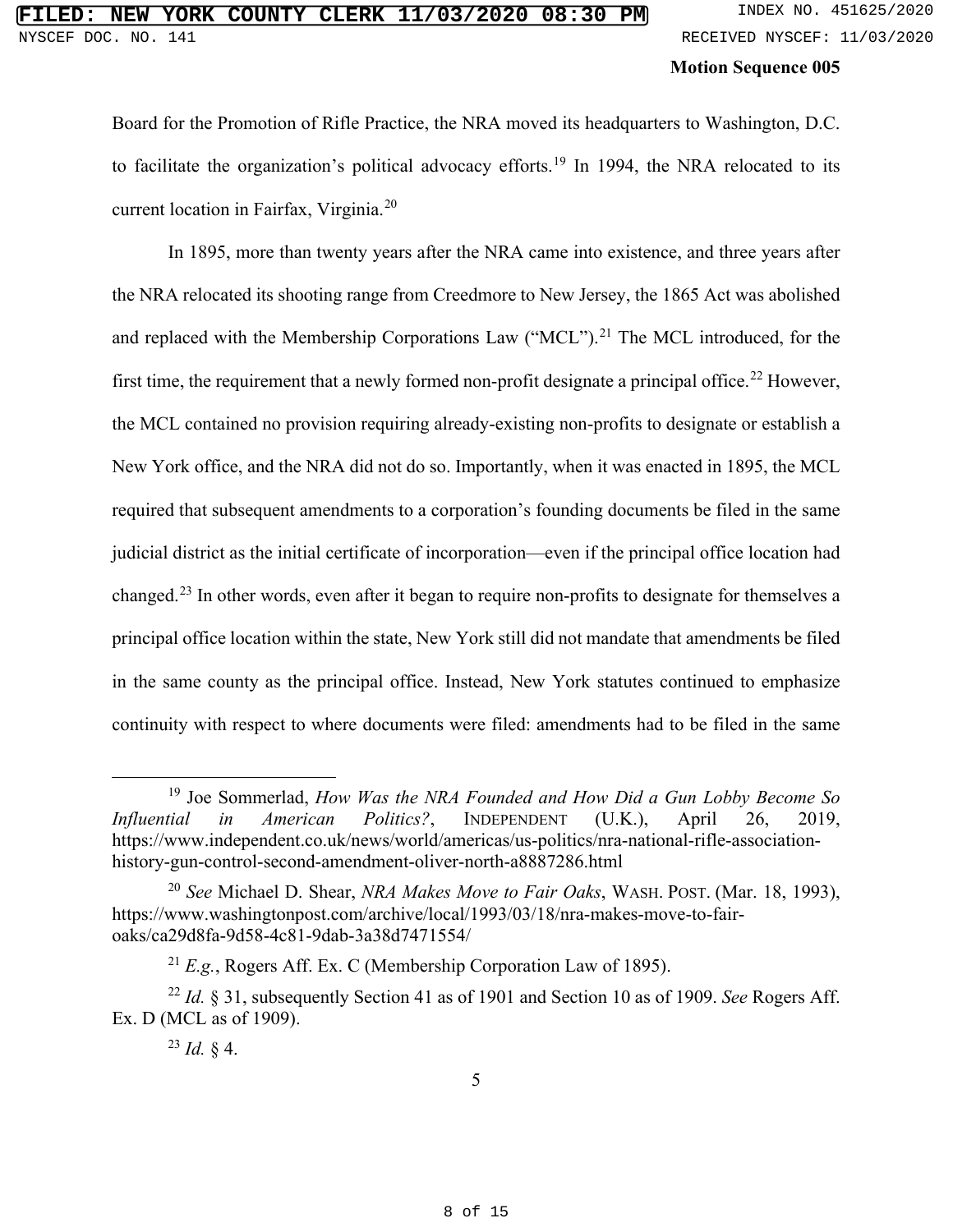county as a corporation's original formation documents, likely to ensure the existence of a complete file in a single location during a pre-digital age.

### **C. Over the Next Century, the NRA Continued to File Amendments in Both New York County and Albany, But Never Established a New York Office.**

Throughout its long history, the NRA made amendments to its certificate of incorporation. Subsequent amendments to the 1895 MCL introduced the ability of a non-profit formed under an earlier law to reincorporate under the MCL, $^{24}$  $^{24}$  $^{24}$  but this was not mandatory, and the NRA did not do so. Consistent with the new statutory scheme in which non-profits designated principal places of business in their certificates of incorporation, the MCL was also amended to provide for a process to change the location of the principal place of business and also to require that a Supreme Court justice from the district where the principal place of business was located approve any amendment to a non-profit's purpose.<sup>[25](#page--1-13)</sup> None of the revisions to the MCL mandated that a pre-existing nonprofit designate a principal place of business, and the NRA did not do so. The judicial approval provision, enacted as Section 30 to the MCL, was in effect when the NRA filed an amendment to its corporate purposes in 1956.[26](#page--1-14) Having designated no place of business and having no place of business within New York State at that time, the NRA filed its amendment in Albany County but sought and received approval of the amendment by a justice in the First Judicial District, where it had filed its original certificate of incorporation.<sup>[27](#page--1-15)</sup>

<sup>24</sup> *E.g.*, Rogers Aff. Exs. E and F (MCL as of 1930 and 1946) § 13.

<sup>25</sup> *Id.* § 30.

<sup>26</sup> [Dkt. No. 109 Ex. A. at 28-29.](https://iapps.courts.state.ny.us/nyscef/ViewDocument?docIndex=8DjuaeV84CbGmzbiyuVQPA==) 

<sup>27</sup> *Id.*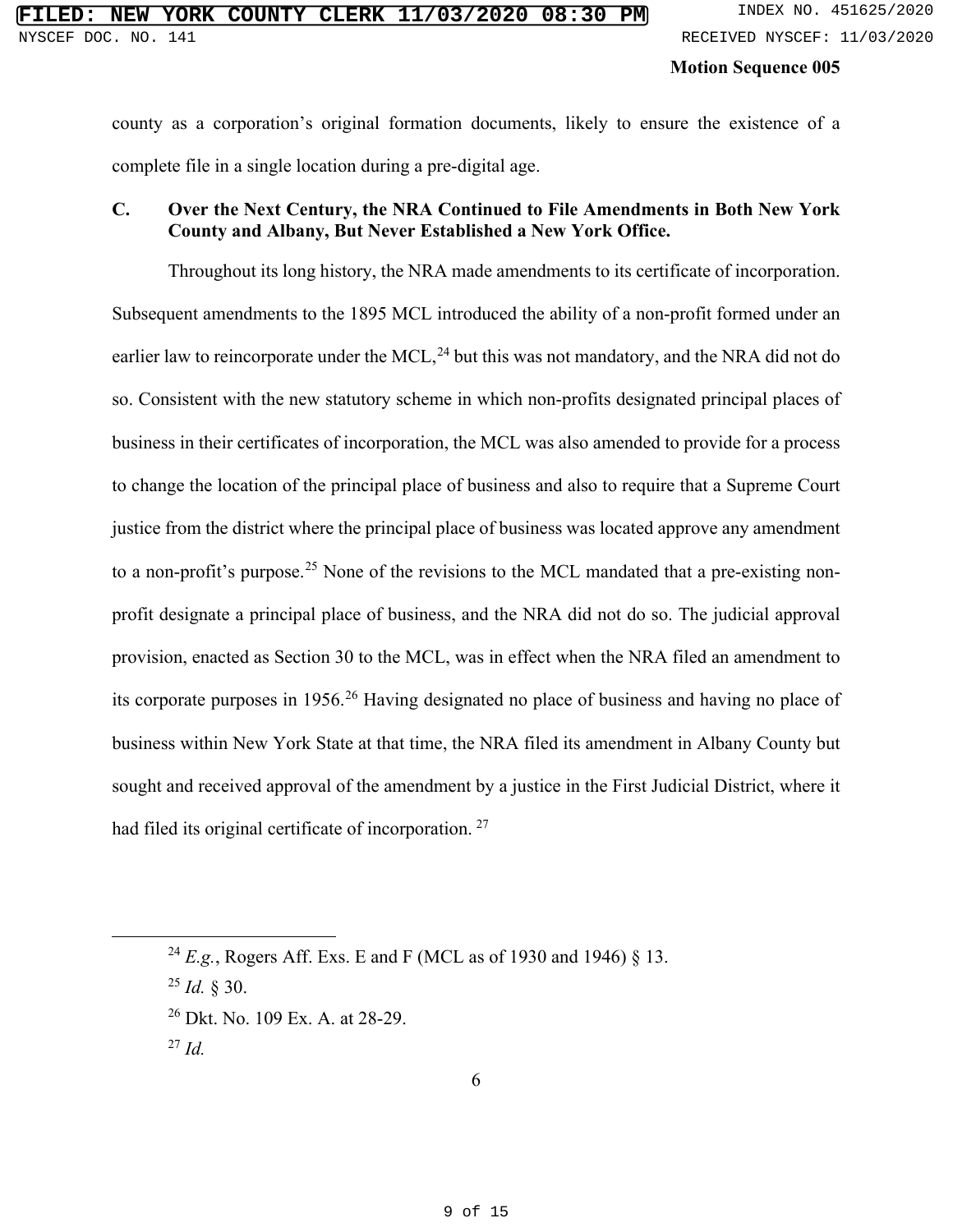# **FIRE COUNTY CLERK 11/03/2020 08:30 PM** INDEX NO. 451625/2020 NYSCEF DOC. NO. 141 **RECEIVED NYSCEF: 11/03/2020**

### **Motion Sequence 005**

With the enactment of the N-PCL in 1969, existing non-profits were required to file an amendment electing one of four newly established categories or "types," but, again, were not required to amend their certificate of incorporation to add a principal place of business.[28](#page--1-24) The new law did, however, require every existing non-profit to designate the New York Secretary of State as a recipient of process within New York and to provide an address either within or without New York to which the Secretary of State should mail any process received.<sup>[29](#page--1-25)</sup> The NRA complied with a 1973 amendment that listed an address in Washington, D.C.<sup>[30](#page--1-22)</sup>

In 1977, the NRA filed another amendment to its certificate of incorporation undoing the 1956 amendment.<sup>[31](#page--1-23)</sup> The amendment designated a Washington, D.C. address—but having no office within New York State, the NRA again filed the amendment with the approval of a justice from the First Judicial District. In 2002, the NRA designated an agent within New York State for service of process in Albany County, NY and stated that address as the address to which the Secretary of State should mail any process served on it.<sup>[32](#page--1-15)</sup>

### **D. The NYAG Improperly Commenced This Action In New York City.**

This dissolution action was commenced on August 10, 2020 by the Attorney General of the State of New York ("NYAG") pursuant to, *inter alia*, New York Not-for-Profit Corporation

<sup>32</sup> *Id.* at 24.

<sup>&</sup>lt;sup>28</sup> N-PCL  $\S$  113 (repealed 2013).

<sup>29</sup> *Id.*

<sup>30</sup> [Dkt. No. 109 Ex. A at 21-22.](https://iapps.courts.state.ny.us/nyscef/ViewDocument?docIndex=8DjuaeV84CbGmzbiyuVQPA==)

<sup>&</sup>lt;sup>31</sup> *Id.* at 13-18. This amendment was filed pursuant to N-PCL 804, a substantially identical replacement for MCL § 30.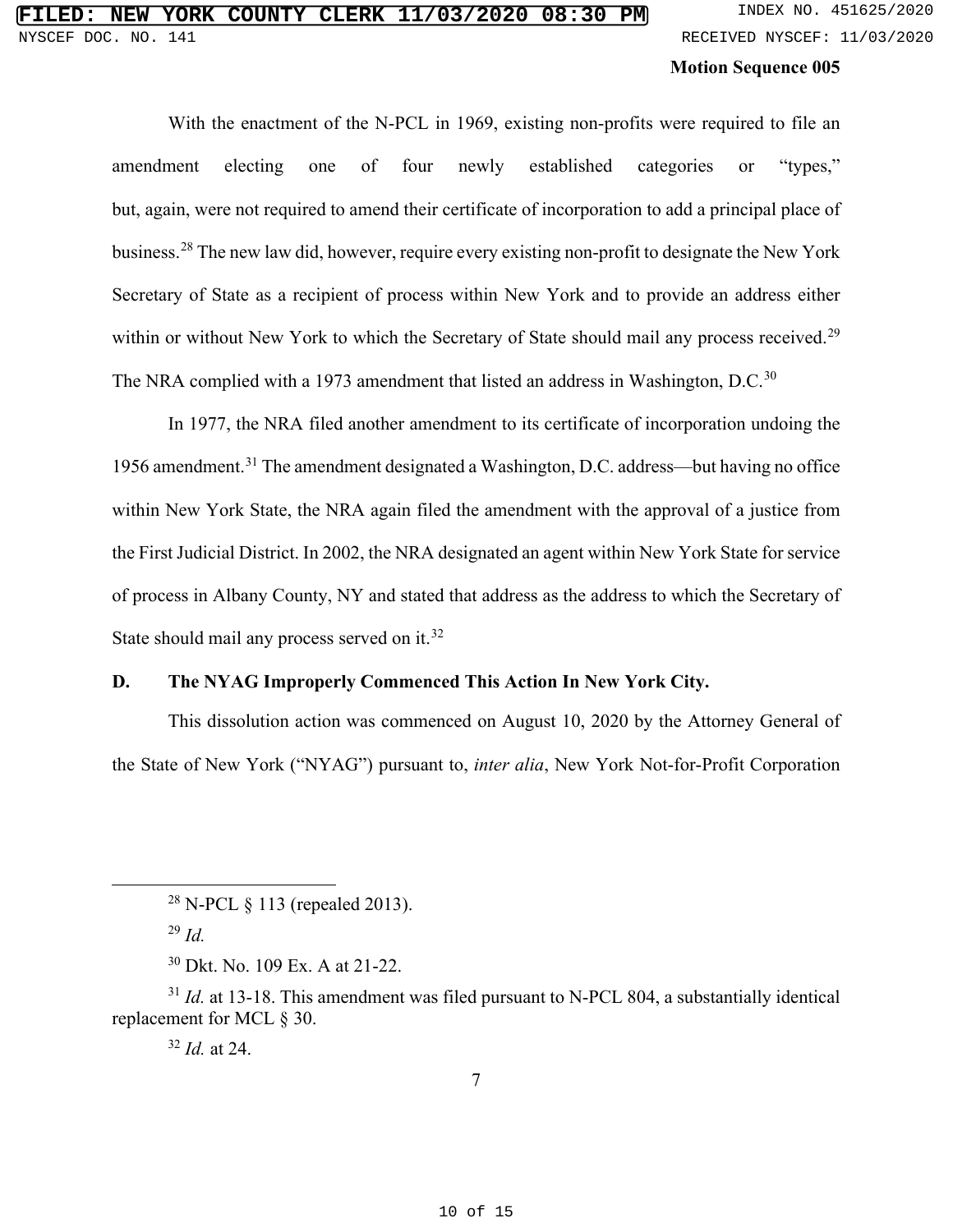Law ("N-PCL") Sections 1101 and 1102.<sup>[33](#page--1-26)</sup> It represented the culmination of an extensive media campaign, launched by the Attorney General during her campaign for office in 2018, to vilify the NRA in New York City-based outlets.<sup>[34](#page--1-27)</sup>

Both the summons and complaint in this action state that venue is based on NYAG's belief that the NRA's certificate of incorporation designates its place of business as within New York County.[35](#page--1-13) On October 19, 2020, the NRA served a written demand on NYAG, pursuant to CPLR 511(b), to change the venue of this action to Albany County.<sup>[36](#page--1-14)</sup> On October 26, 2020, NYAG filed a response alleging that venue in New York County is proper because, it argues, by virtue of having filed its original certificate of incorporation as well as certain amendments in New York County, as well as having certain of those amendments approved by a First Department justice, that the NRA impliedly identified its principal place of business in New York County.<sup>[37](#page--1-15)</sup>

<sup>33</sup> *See* Amended Complaint ("Complaint" or "Compl."), Dkt. No. 11. Although the NYAG previously filed a summons and complaint on August 6, 2020 (*see* Dkt. No. 1), that complaint contained a defective verification and the NRA timely opted to treat the pleading as a nullity pursuant to CPLR 3022 and so notified NYAG (*see* Dkt. No. 10).

<sup>34</sup> *See*, *e.g.*, Jillian Jorgensen, *Letitia James Says She'd Investigate NRA's Not-For-Profit Status If Elected Attorney General*, N.Y. DAILY NEWS (July 12, 2018), [https://www.nydailynews.com/news/politics/ny-pol-tish-james-nra-20180712-story.html;](https://www.nydailynews.com/news/politics/ny-pol-tish-james-nra-20180712-story.html) *Attorney General Candidate, Public Advocate Letitia James*, OUR TIME PRESS (Sept. 6, 2018), [http://www.ourtimepress.com/attorney-general-candidate-public-advocate-letitia-james](http://www.ourtimepress.com/attorney-general-candidate-public-advocate-letitia-james/)*[/](http://www.ourtimepress.com/attorney-general-candidate-public-advocate-letitia-james/)*; Teddy Grant, *Letitia 'Tish' James on Becoming New York's Next Attorney General*, EBONY (Oct. 31, 2018), [https://www.ebony.com/news/letitia-tish-james-on-becoming-new-yorks-next-attorney](https://www.ebony.com/news/letitia-tish-james-on-becoming-new-yorks-next-attorney-general/)[general](https://www.ebony.com/news/letitia-tish-james-on-becoming-new-yorks-next-attorney-general/)

 $35$  Dkt. No. 1 at 1; Compl.  $\P$  26.

<sup>36</sup> [Dkt. No. 39.](https://iapps.courts.state.ny.us/nyscef/ViewDocument?docIndex=X/OWL6BpvFhbAxcJ0sgjUA==) 

<sup>37</sup> [Dkt. No. 108.](https://iapps.courts.state.ny.us/nyscef/ViewDocument?docIndex=dVzVcJ1Kj_PLUS_/h9fBvBRqx0A==)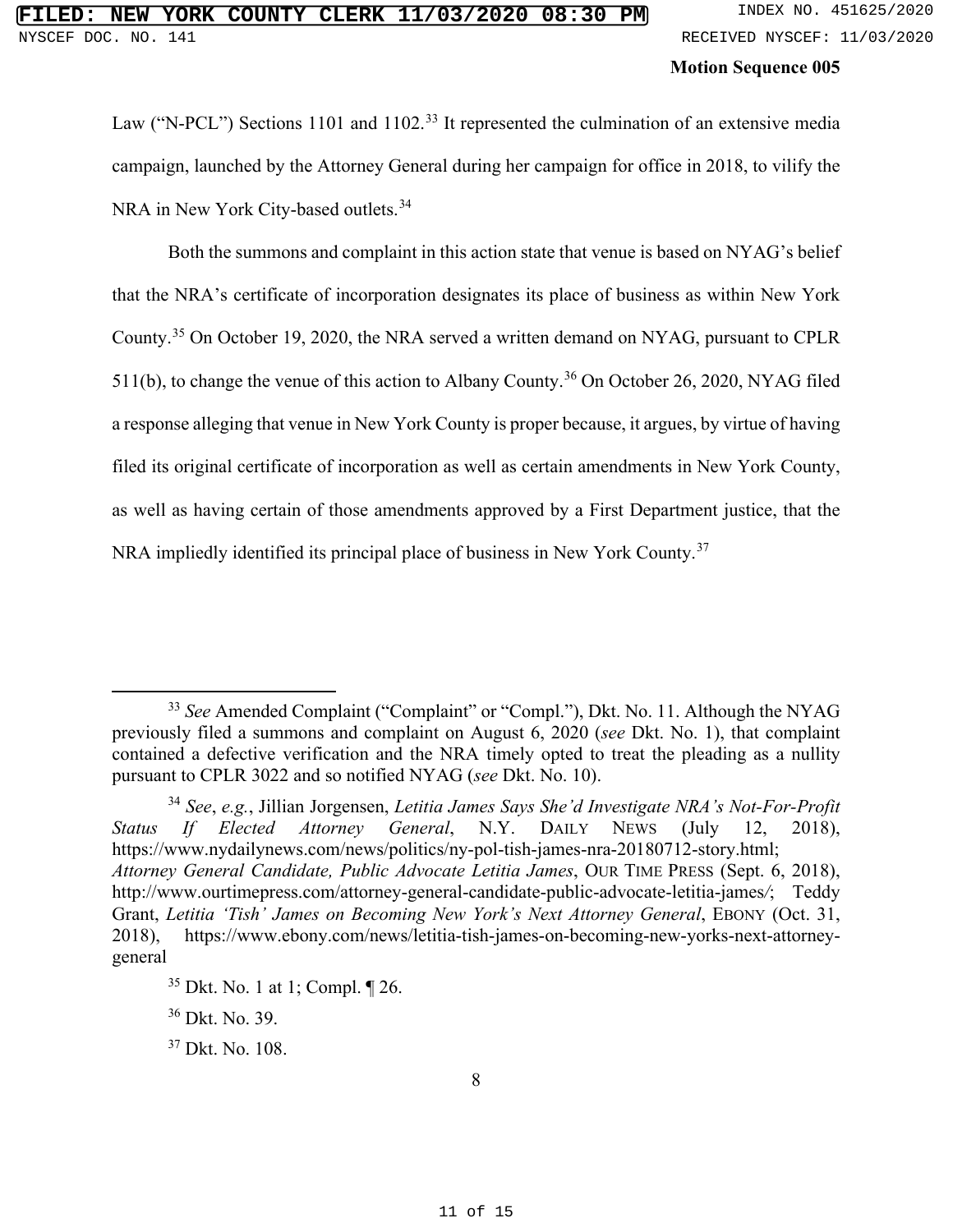#### **ARGUMENT**

### **I. The NYAG's Dissolution Action May Only Be Brought in Albany County**

N-PCL § 1110 mandates that all dissolution actions brought under Article 11 of the N-PCL—including those brought by NYAG—"be brought in the supreme court in the judicial district in which the office of the corporation is located at the time of the service on the corporation of a summons in such action." The office of a corporation is defined as "the office the location of which is stated in the certificate of incorporation."[38](#page--1-28) This decision is up to the corporation to designate, and it is irrelevant whether the corporation actually conducts business in that location.<sup>[39](#page--1-29)</sup>

Contrary to NYAG's allegation in paragraph 26 of the Complaint, the NRA's certificate of incorporation does not "set forth" that "the office of the NRA is in New York County." Instead,

<sup>38</sup> N-PCL § 102 ("Definitions"), subparagraph (a)(11). *See Cooper v Mobil Oil Corp.,* 264 A.D.2d 578, 578-79 (1 Dept 1999) ("Plaintiffs commenced this personal injury action against defendant based upon alleged Labor Law violations and designated New York County as venue by reason of defendant's certificate of incorporation which named New York County as the location of its principal office. Supported by an affidavit from a corporate officer, defendant moved to change venue to Suffolk County, plaintiffs' county of residence, upon the ground that defendant had no principal office or place of business in New York when this action was commenced and that the defendant's principal office is, in fact, located in Fairfax County, Virginia. Although CPLR 503(c) deems a corporation to be a resident of the county in which its principal office is located, Business Corporation Law § 402 requires that a corporation list on its certificate of incorporation a location within New York State for its principal place of business. Defendant designated New York County in that manner and plaintiffs properly relied upon that designation in selecting venue) (citations omitted); *Astarita v Acme Bus Corp.,* 55 Misc. 3d 767 (Sup. Ct. N.Y. Cnty. 2017) (granting motion for change of venue, holding that venue was proper in Suffolk County where corporation changed its principal office as reported in biennial registration statement); *Keehn v. S. & D. Motor Lines, Inc*., 41 N.Y.S.2d 521 (Sup. Ct. N.Y. Cnty. 1943) ("The law is abundantly clear that the office and principal place of business for venue purposes of a domestic corporation, …, is fixed by its certificate of incorporation.").

<sup>39</sup> *See* N-PCL § 102 ("Definitions"), subparagraph (a)(11), CPLR 503(c); *see also Valley Psychological, P.C. v. Gov't Empl's Ins. Co*., 95 A.D.3d 1546, 1547-48 (3 Dept. 2012) ( "[T]he location of a corporation's principal office is determined solely by the designation in its certificate of incorporation.") (citing *Bakht v. Southridge Coop., Section 4, Inc.*, 70 A.D.3d 988 (2011)).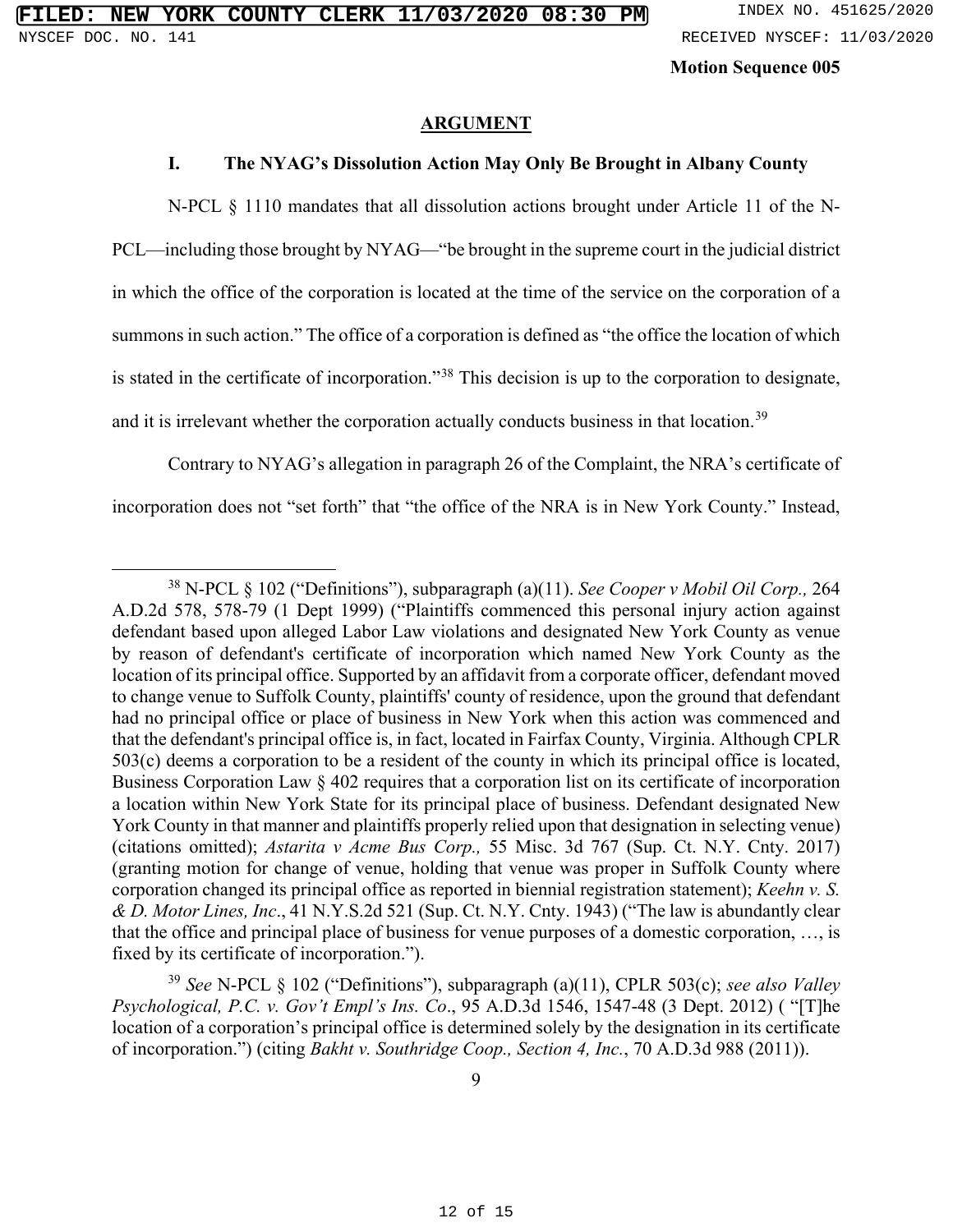the NRA was not required to designate, and did not designate, a New York office location when it was formed, nor did it designate such a location on any future iteration of its certificate of incorporation. However, the NRA designated several physical addresses for similar purposes, none of which were located in New York County. Specifically, the NRA listed its headquarters in Washington, D.C. (later Virginia), and specified that process be served upon it via a registered agent in Albany.

Where, as here, a corporation lacks a domestic office, at least one court has determined that the venue analysis defaults to the location of the registered agent—here, Albany.<sup>[40](#page--1-30)</sup> Indeed, this is the only sensible application of N-PCL § 1110 to the present facts. When the New York State Legislature adopted the mandatory venue provision of N-PCL § 1110, it made a decision to circumscribe the ability of the NYAG—which is a resident of every county—to seek a "judgment . . . of corporate death" in any location it pleases. Albany is the only location in New York where the NRA may be, in any practical sense, found. Moreover, Albany provides a superior venue for this action because other NRA-related litigation is already pending in federal court there, and because the Albany media ecosystem has been less likely to have tainted potential jurors given James' publicity campaign to the Manhattan media.<sup>[41](#page--1-31)</sup>

<sup>40</sup> *See Gilinsky v. Ashforth Properties Const., Inc*., 2019 WL 4575685 (Sup. Ct. N.Y. Cnty. Sept. 17, 2019) (citing CPLR 503(c) and *Memminger v. Nelson Gardens, Inc.*, 14 A.D.3d 442, 443 (1 Dept 2005)).

<sup>&</sup>lt;sup>41</sup> The NYAG argues that its inclusion of additional claims within the Complaint should vitiate or override the mandatory venue provision of N-PCL § 1110. Dkt. No. 108 ¶ 16. However, the sole case cited by the NYAG in its attempt to meet what ought to be a considerable burden averting the legislature's clear choice to circumscribe venue for the gravest cause of action under corporate law—involved multiple statutory causes of action with "conflicting venue provisions." *Id.* (citing *Tashenberg v. Breslin*, 89 A.D.2d 812 (4 Dept. 1982)). Here, there is no conflict. The NYAG is a resident of every county and can bring each and every instant claim in Albany, which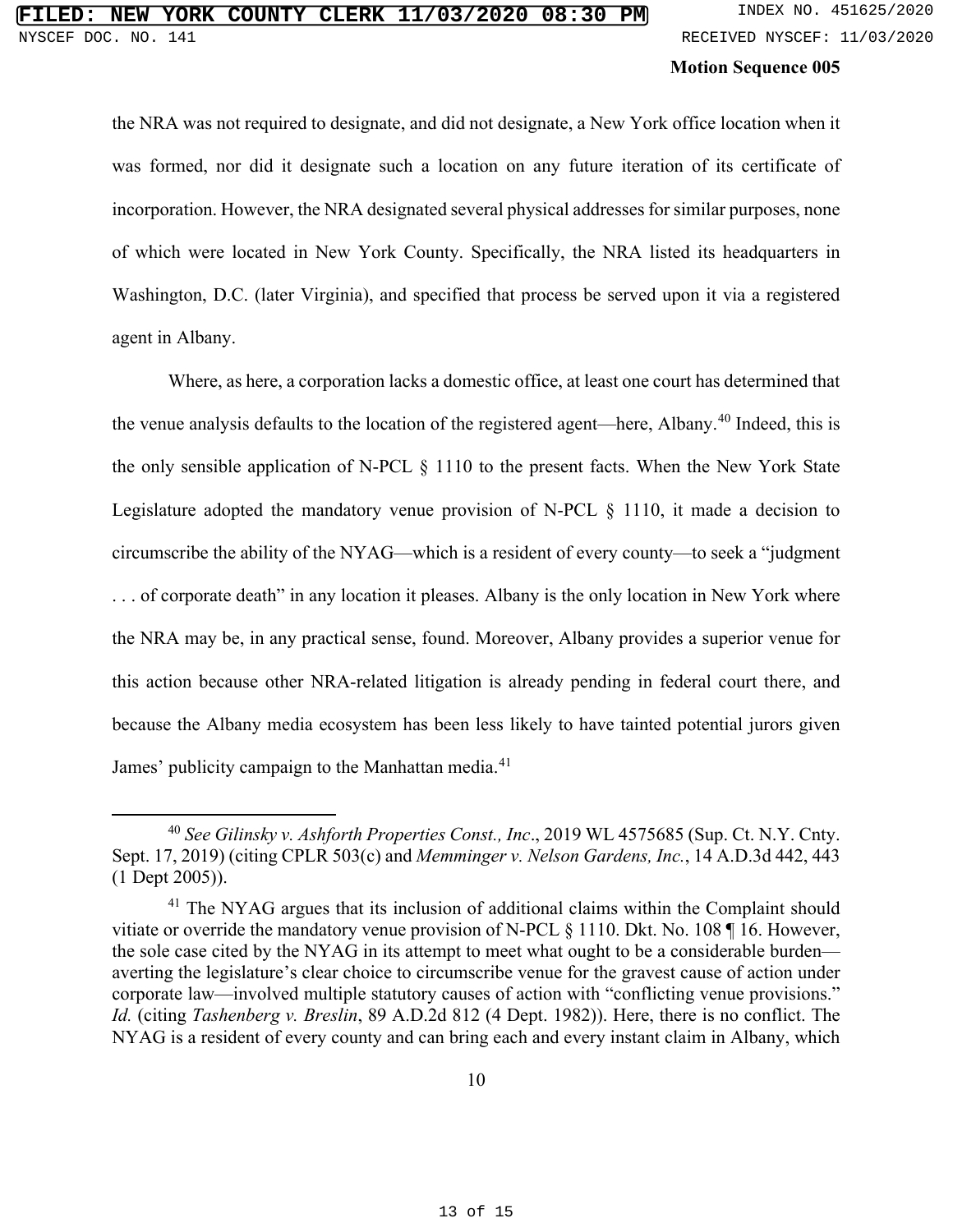#### **CONCLUSION**

For the foregoing reasons, this action should be transferred to the County of Albany for

further proceedings.

Dated: November 3, 2020

Respectfully submitted,

By: /s/ *Sarah B. Rogers* \_\_\_\_\_ William A. Brewer III wab@brewerattorneys.com Sarah B. Rogers sbr@brewerattorneys.com

#### **BREWER, ATTORNEYS & COUNSELORS**

750 Lexington Avenue, 14th Floor New York, New York 10022 Telephone: (212) 489-1400 Facsimile: (212) 751-2849

### **ATTORNEYS FOR DEFENDANT THE NATIONAL RIFLE ASSOCIATION**

is the mandatory venue for its dissolution claim. *Tashenberg* is additionally distinguishable because it involved an action under the Business Corporation Law, not the Not-for-Profit Corporation Law, and the latter omitted the provision of the predecessor to the BCL that allowed the Attorney General to proceed with an action under the BCL for dissolution in any county. Moreover, the N-PCL contains a special jurisdiction provision that limits jurisdiction to oversee dissolution of a not-for-profit corporation to the supreme court in the judicial district in which the office of the corporation is located. N-PCL § 1008 (("Jurisdiction of supreme court to supervise dissolution and liquidation . . . [T]he supreme court in the judicial district where the office of the corporation was located at the date of its dissolution … may make all such orders as it may deem proper in all matters in connection with the dissolution or the winding up of the affairs of the corporation . . . . ").